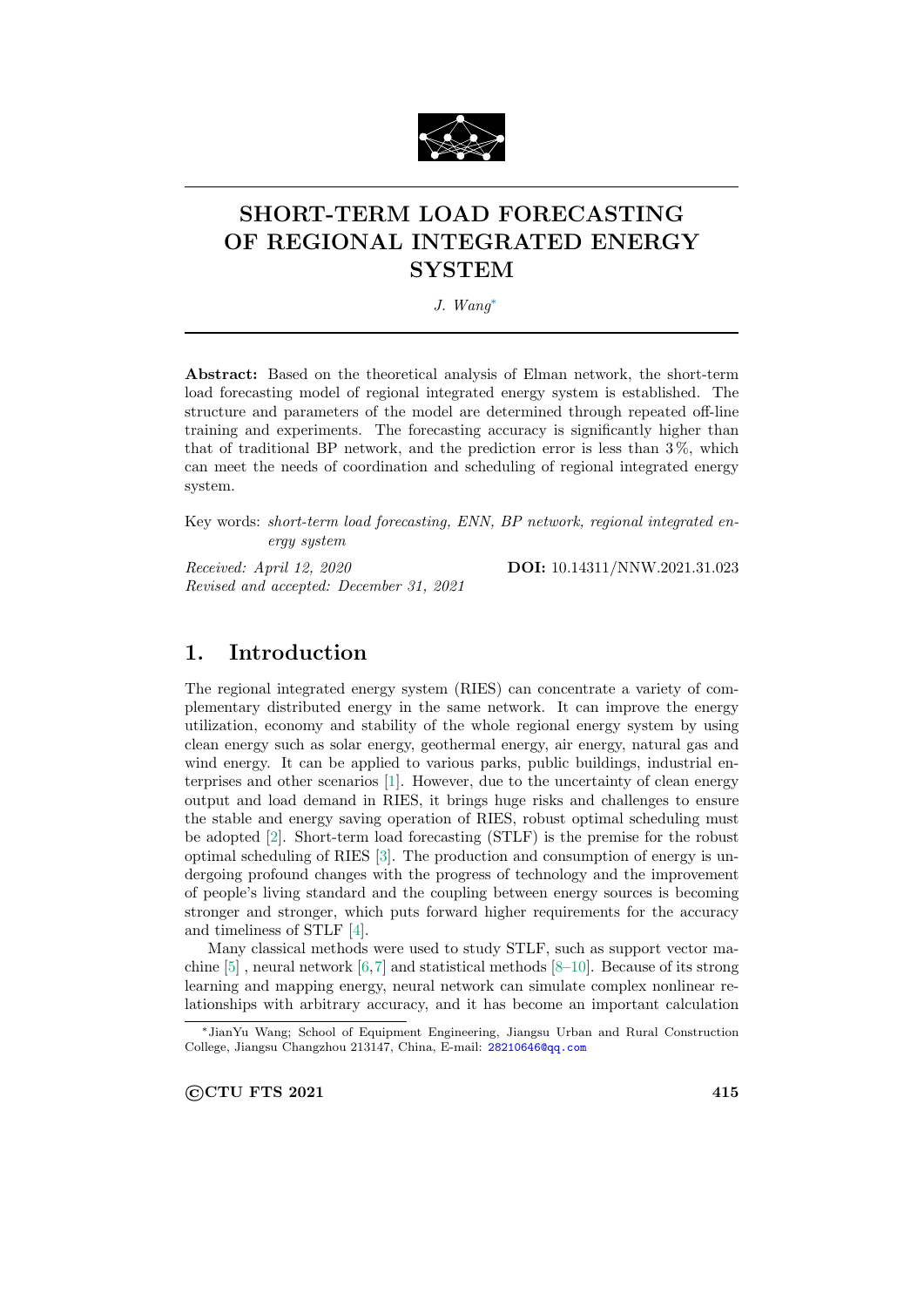tool for STLF [11]. The load of the system is not only affected by the external weather and user usage, but also closely related to the load at the previous time. This dynamic nature of load determines that static neural networks, such as radial basis function (RBF) neural network, back propagation (BP) neural network and wavelet neural network (WNN), cannot achieve the best effect [12].

Elman neural network (ENN) is a neural network formed by adding a context layer on the basis of BP neural network. It is a dynamic model that can remember the historical state. On each iteration, the context layer of ENN can feed back the error to the input layer, and correct the input data of the input layer according to the feedback error to reduce the error. Compared with BP neural network, ENN has higher prediction accuracy [13]. In this paper, ENN is used to predict the electric and heat or cooling load of regional integrated energy system, and the prediction results are compared with BP neural network.

## 2. Elman neural network (ENN)

#### 2.1 The structure of ENN

As shown in Fig. 1, ENN forms a new generation of neural network by adding a context layer on the basis of the traditional neural network composed of input layer, hidden layer and output layer. The neurons in the context layer are the same as those in the hidden layer. The hidden layer outputs the data to the output layer after weighted processing, and stores the data in the context layer. The data stored in the context layer is input back to the hidden layer together with the data of the next group of input layers, so as to reuse the data of the hidden layer and form a recursive network [14].



Fig. 1 The structure of Elman neural network.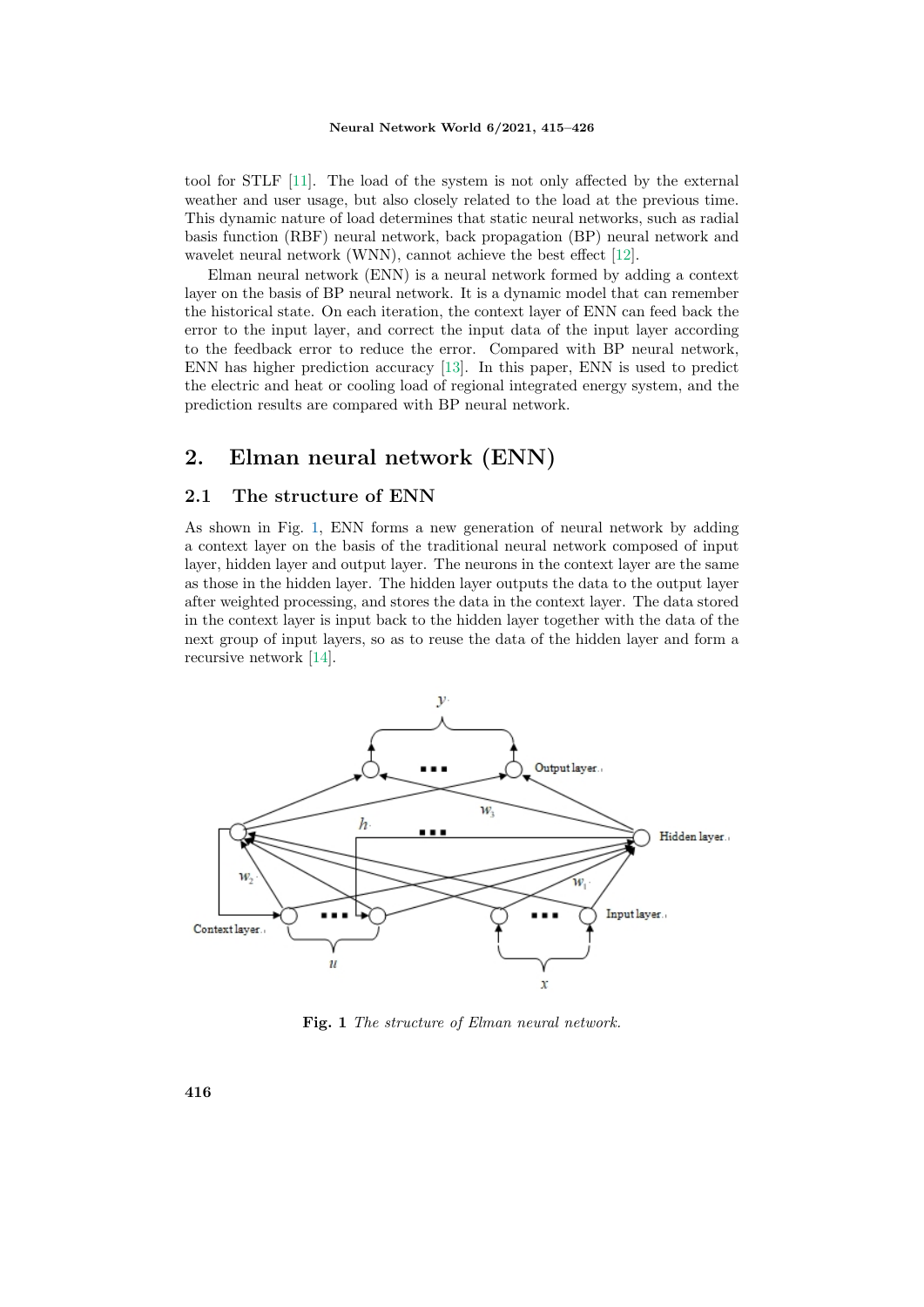In Fig. 1, the ENN has an *n*-dimensional input layer, and the input vector at time t is  $x(t) = [x_1(t), x_2(t), \ldots, x_n(t)]$ . The number of neurons between the hidden layer and the context layer is  $m$ , and they correspond to each other one by one. The vector of the context layer is  $u(t) = [u_1(t), u_2(t), \dots, u_m(t)]$ , and the vector of the hidden layer is  $h(t) = [h_1(t), h_2(t), \ldots, h_m(t)]$ . In order to increase the nonlinearity of the neural network model, sigmoid function is selected as the activation function, and  $h(t)$  can be calculated according to the following formula:

$$
h_i(t) = f(v_i^h(t)) = \frac{1}{1 + \exp(-(v_i^h(t))}, (i = 1, 2, \dots, m),
$$
\n(1)

$$
v_i^h(t) = \sum_{j=1}^n w_{1ij}(t)x_j(t) + \sum_{j=1}^m w_{2ij}(t)u_j(t), (i = 1, 2, ..., m),
$$
 (2)

$$
u_j(t) = x_j(t-1), (j = 1, 2, \dots, m). \tag{3}
$$

Here,  $w_1(t) \in R^{n \times m}$  is the weight matrix from the input layer to the hidden layer and  $w_2(t) \in R^{m \times m}$  is the weight matrix of context layer to hidden layer.

Fig. 1 contains a k-dimensional output layer, and the output vector is expressed as  $y(t) = [y_1(t), y_2(t), \dots, y_k(t)]$ , here t indicates the output sequence.  $y(t)$  can be computed by equations below:

$$
y_i(t) = f(v_i^o(t)) = \frac{1}{1 + \exp(-(v_i^o(t))}, (i = 1, 2, \dots, k),
$$
\n(4)

$$
v_i^o(t) = \sum_{j=1}^m w_{3ij}(t)h_j(t), (i = 1, 2, \dots, k).
$$
 (5)

Here,  $w_3(t) \in R^{m \times k}$  is the weight matrix of hidden layer to output layer.

### 2.2 Learning algorithm of ENN

Assuming that the actual output of the system is  $d(t)$ , the error between the predicted value and the actual value of ENN is:

$$
E(t) = \frac{1}{2}(d(t) - y(t))^\mathrm{T} (d(t) - y(t)).
$$
\n(6)

In order to minimize the error, the gradient descent method is adopted. When the partial derivative of  $E(t)$  to the weight is equal to 0, the learning algorithm of ENN can be obtained [15]:

$$
\triangle w_{3ij}(t) = \eta_3 h_i(t) (d_j(t) - y_j(t) f'(v_i^o(t)), (i = 1, 2, ..., m)(j = 1, 2, ..., k), (7)
$$

$$
\triangle w_{2ij}(t) = \eta_2 \sum_{l=1}^{k} (w_{3il}(d_j(t) - y_j(t)f'(v_i^o(t)))f'(v_i^h(t))h_j(t-1)
$$
  
(8)  

$$
(i = 1, 2, ..., m; j = 1, 2, ..., m),
$$

$$
\triangle w_{1ij}(t) = \eta_1 x_i(t) \sum_{l=1}^k (w_{3il}(d_j(t) - y_j(t) f'(v_i^o(t))) f'(v_i^h(t))
$$
\n
$$
(i = 1, 2, \dots, n; j = 1, 2, \dots, m),
$$
\n(9)

here,  $\eta_1$ ,  $\eta_2$  and  $\eta_3$  are the learning rates of the  $w_1$ ,  $w_2$  and  $w_3$  respectively.

417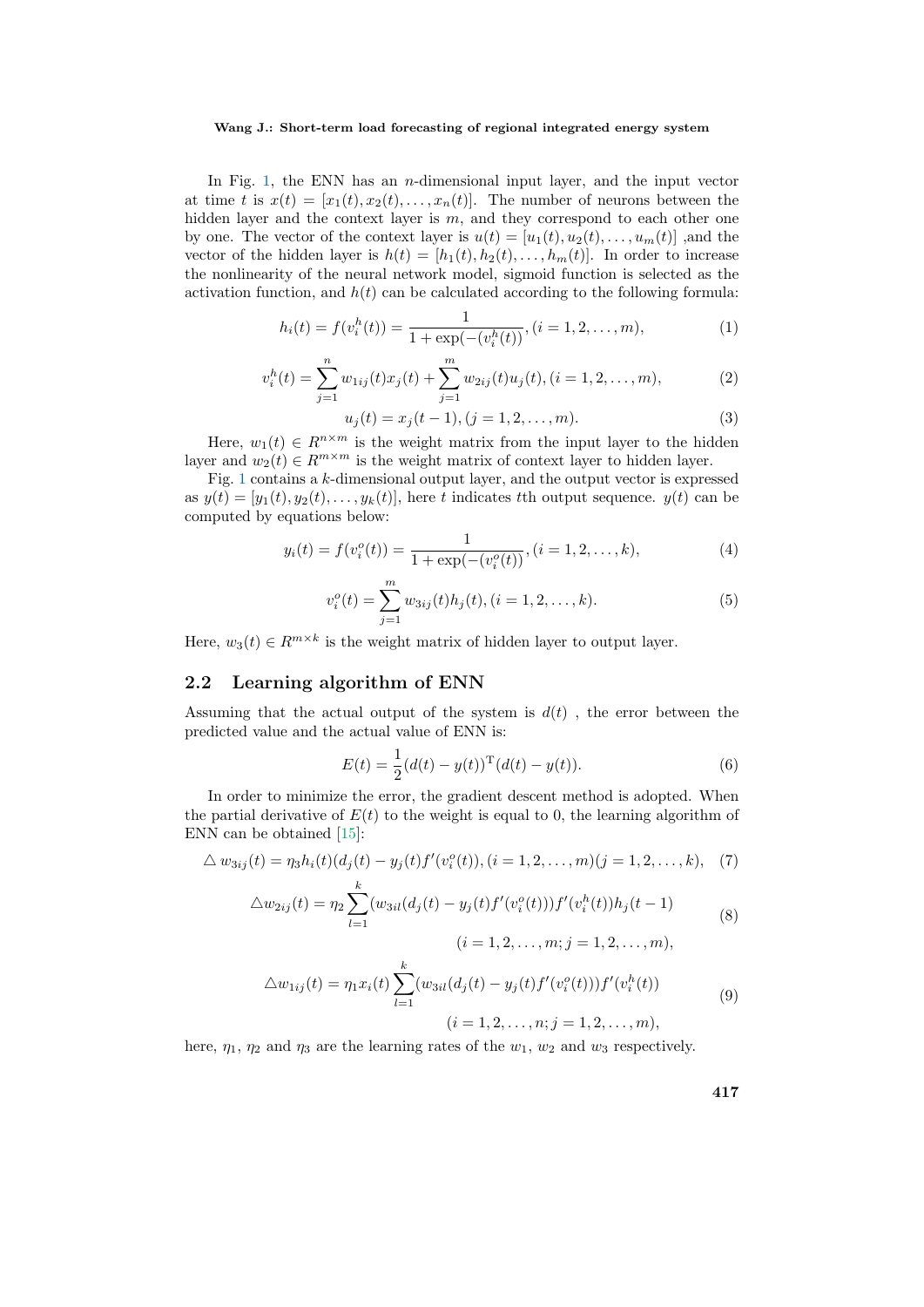### 2.3 Model evaluation

In order to determine the parameters of the model according to the prediction accuracy of the model, the model average absolute percentage error (MAPE) of the predicted value and the actual value is usually used to evaluate the prediction effect of the model [16]:

$$
MAPE_k = \frac{1}{N} \sum_{i=1}^{N} \left| \frac{y_{ki} - \hat{y_{ki}}}{y_{ki}} \right|.
$$
 (10)

Here  $y_{ki}$  and  $\hat{y}_{ki}$ ,  $(k = 1, 2)$  represent the predicted and actual values of the electric and heat or cooling load respectively,  $N$  is the number of samples. If the weights of electric end thermal loads (or cooling load) are set to 0.6 and 0.4 respectively, the average prediction accuracy  $(MA)$  is:

$$
MA = 0.6 \times (1 - MAPE_1) + 0.4 \times (1 - MAPE_2). \tag{11}
$$

### 3. Short-term load forecasting

### 3.1 Prediction process

According to the historical data, weather data, course information and school calendar data provided by the campus data platform of Jiangsu urban and rural construction vocational college, the short-term load is learned offline and predicted online by using ENN. The prediction process is shown in Fig. 2.



Fig. 2 Short-term load forecasting process of regional integrated energy system.

Through off-line training, the system determines the parameters of the ENN model, and then forecasts the current electric, heat and cooling load through the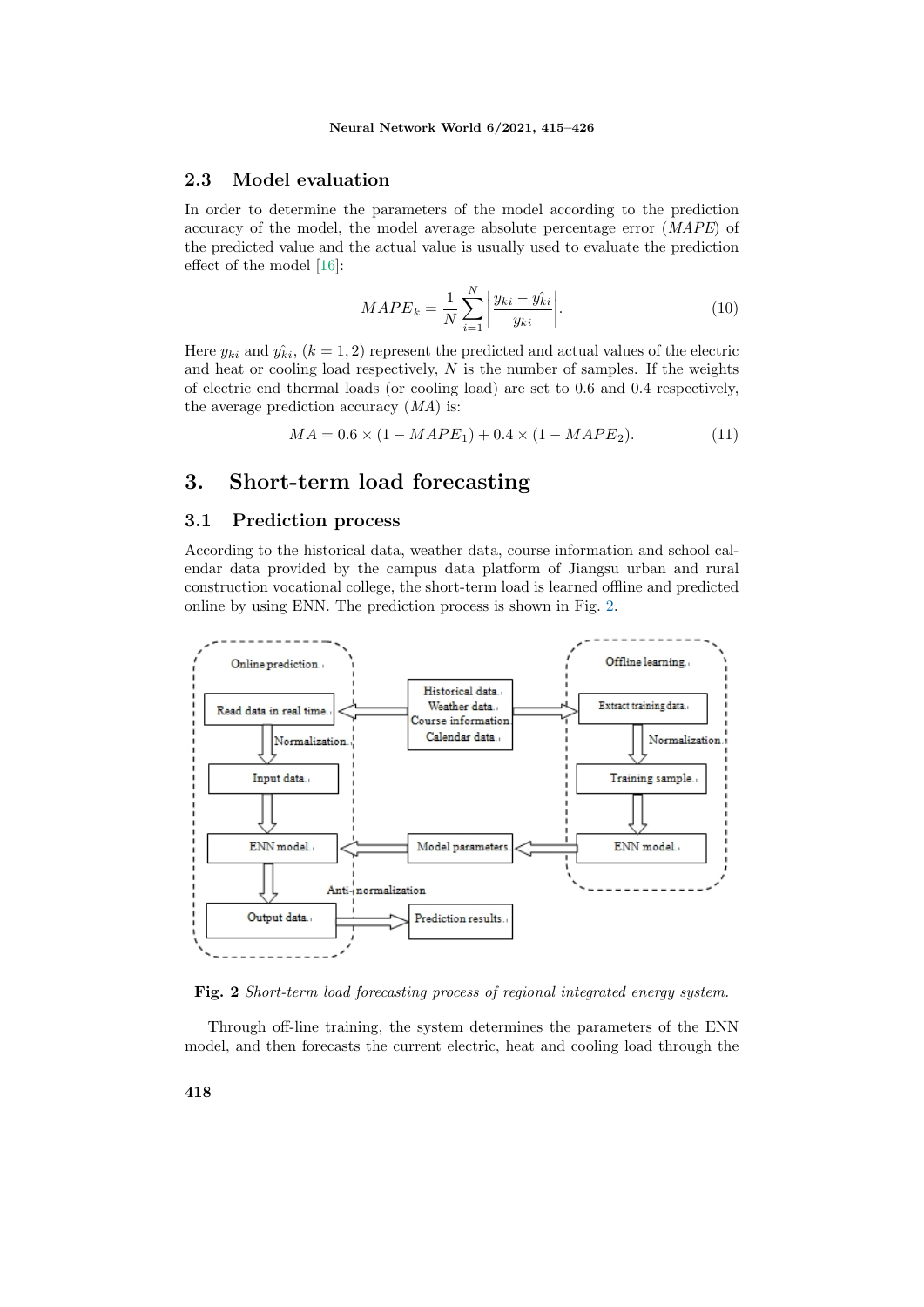real-time reading data. In order to effectively coordinate and mobilize the energy system according to the demand side demand, the prediction is made at the interval of one hour.

### 3.2 Sample data and preprocessing

Through the analysis of the data association of the college data platform in 2018, the main factors affecting the load are taken as the input data, including:

- Historical data: the electric and heat or cooling load at the previous moment  $(x_1, x_2)$ ; the electric and heat or cooling load at the same time of the previous day  $(x_3, x_4)$ , and the electric and heat or cooling load at the same time of the previous week  $(x_5, x_6)$ .
- Weather data: current outdoor air temperature  $(x<sub>7</sub>)$  and relative humidity  $(x_8)$ .
- Course information: number of practical courses  $(x_9)$  and theoretical courses  $(x_{10})$  of the day.
- School calendar data:  $x_{11}$  takes 1,2 and 3 as teaching day, weekend and holiday separately.
- Output data: current electric and thermal load  $(y_1, y_2)$ .

Before running ENN for off-line learning and on-line prediction, all data must be linearly normalized to the range  $[-1, 1]$ . The normalization method of input and output data is as follows [17]:

$$
x_i^n = \frac{x_i - \bar{x}_i}{\sigma_i},\tag{12}
$$

$$
y_j^n = \frac{y_j - \bar{y}_j}{\sigma_j},\tag{13}
$$

where  $\bar{x}_i$  and  $\sigma_i(i = 1, 2, \ldots, 11)$  are the mean and standard deviation of input variable samples,  $\bar{y}_i$  and  $\sigma_i (j = 1, 2)$  are the mean and standard deviation of output variable samples.

### 3.3 Model selection and training

In order to predict the electric and cooling load of the system, 960 samples (sampling time 1 hour) from September 1 to October 10, 2018 are selected for offline learning, of which 720 samples from September 1 to 30, 2018 are the training set and 240 samples from October 1 to 10, 2018 are the verification set. In order to predict the electrical and heat load of the system, 960 samples (sampling time 1 hour) from December 2, 2018 to January 10, 2019 are selected for offline learning, of which 720 samples from December 1 to 31, 2018 are the training set and 240 samples from January 1 to 10, 2019 are the verification set. All data come from the data platform of Jiangsu urban and rural construction vocational college. The learning rate is set to 0.1 and the number of iterations is set to 2,000. In Elman neural network, the number of hidden neurons directly determines the prediction effect [18]. The results of the two sample sets with several different numbers of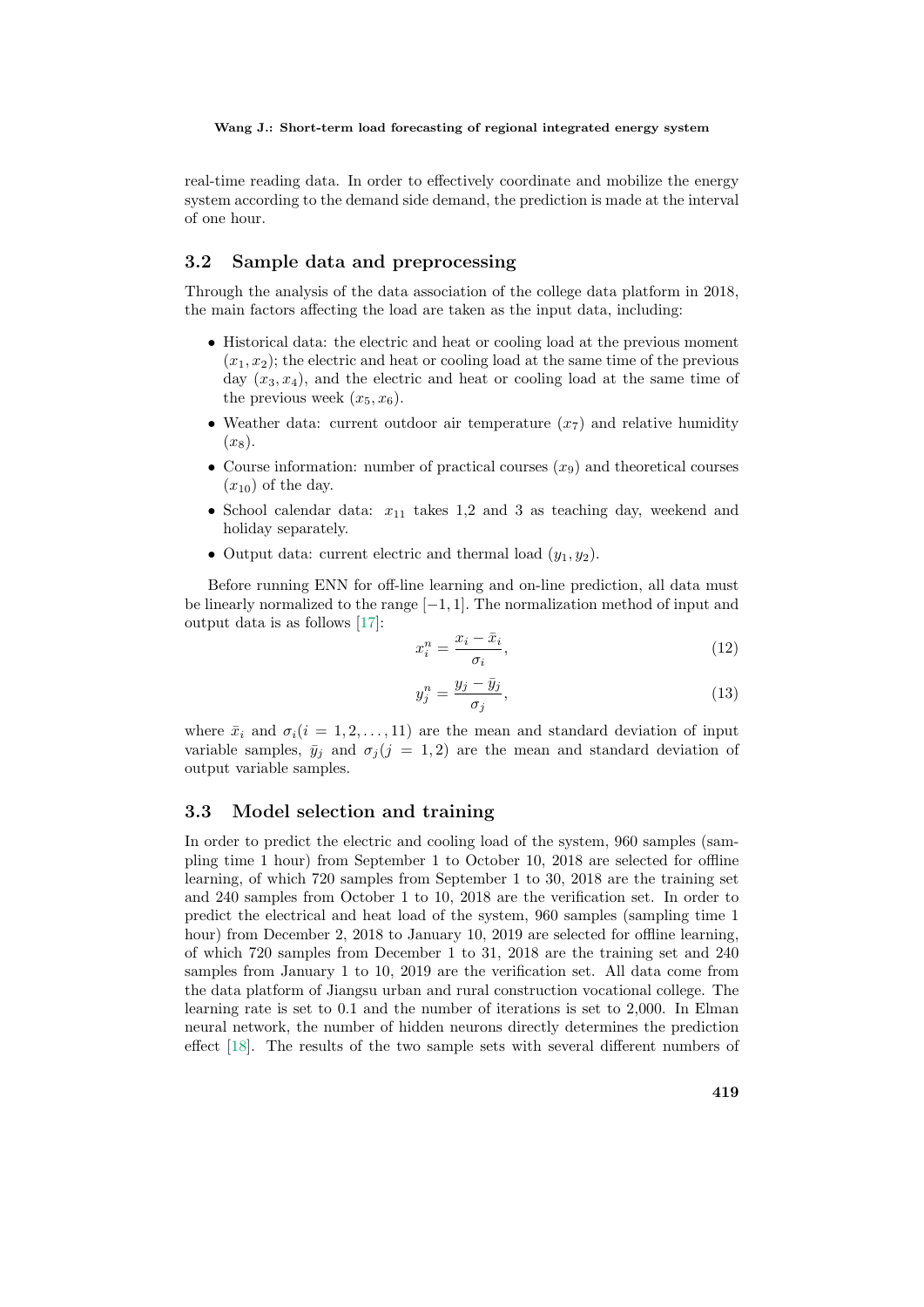neurons in the hidden layer are shown in Tab. I. The training results of both samples show that the Elman network with 22 hidden units (and 22 context units) is the best in average prediction accuracy (MA).

| The number of neurons                                                                       | -11- | -22. | -33 | 44 |
|---------------------------------------------------------------------------------------------|------|------|-----|----|
| MA (cooling load) 0.9318 0.9768 0.9234 0.9012<br>MA (heat load) 0.9215 0.9644 0.9184 0.9088 |      |      |     |    |

Tab. I The relationship between the number of neurons in the hidden layer and the prediction accuracy.

The hidden units (and context units) are set to 22. The change of training and verification set accuracy during ENN iteration during electric and cooling load forecasting of the system is shown in Fig. 3. The change of training and verification set accuracy during ENN iteration during electric and heat load forecasting of the system is shown in Fig. 4. The accuracy obtained meets the engineering requirements.



Fig. 3 The change of training and verification set accuracy during ENN iteration during electric and cooling load forecasting of the system.



Fig. 4 The change of training and verification set accuracy during ENN iteration during electric and heat load forecasting of the system.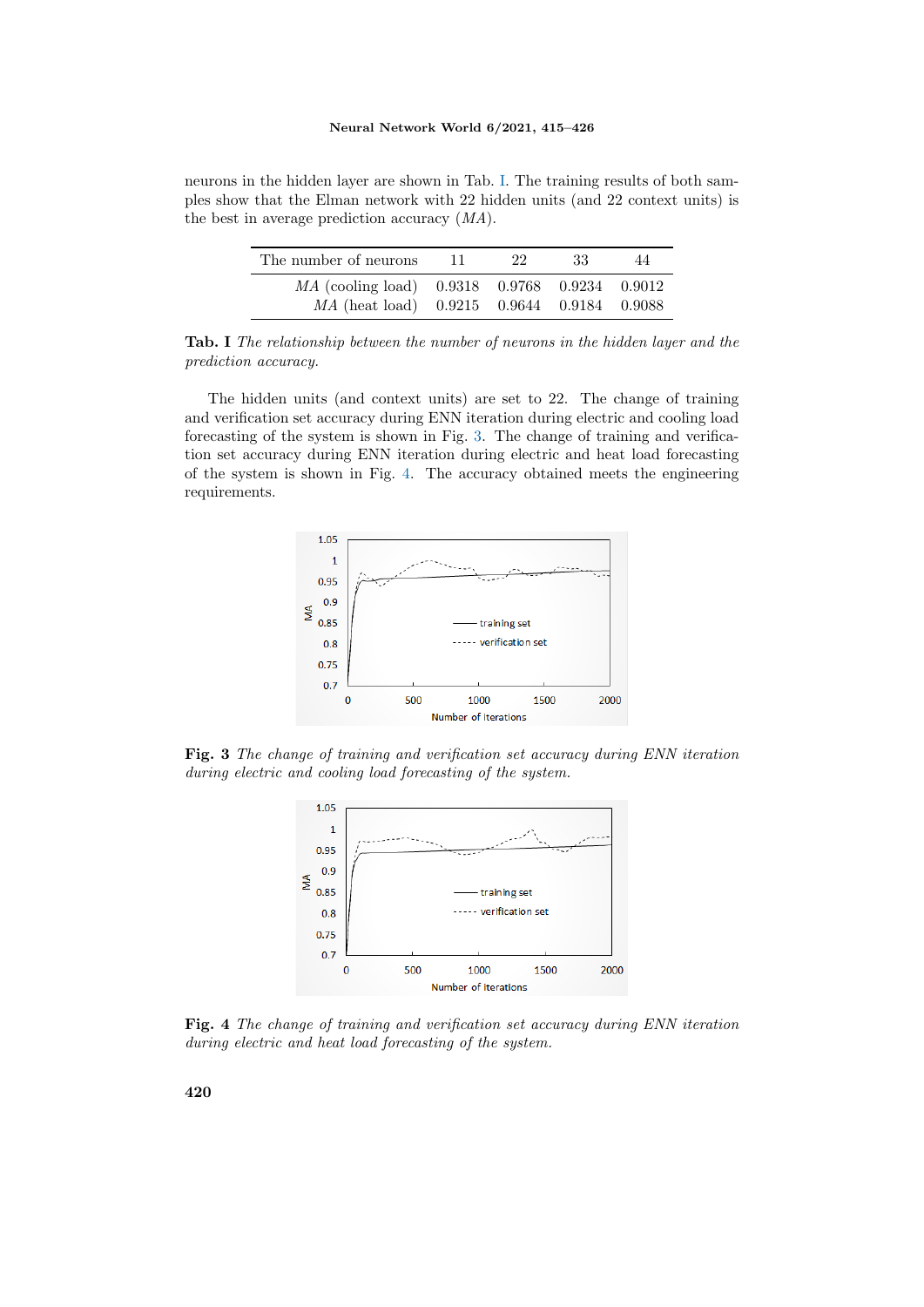When 22 neurons are selected in the hidden layer and the number of iterations is 2,000, the verification set is shown in Fig.  $5 -$  Fig. 8. Tab. II shows the *MAPE* between the predicted and measured values using ENN and BP neural networks



Fig. 5 Verification of electric load forecasting from October 1 to 10, 2018.



Fig. 6 Verification of cooling load forecasting from October 1 to 10, 2018.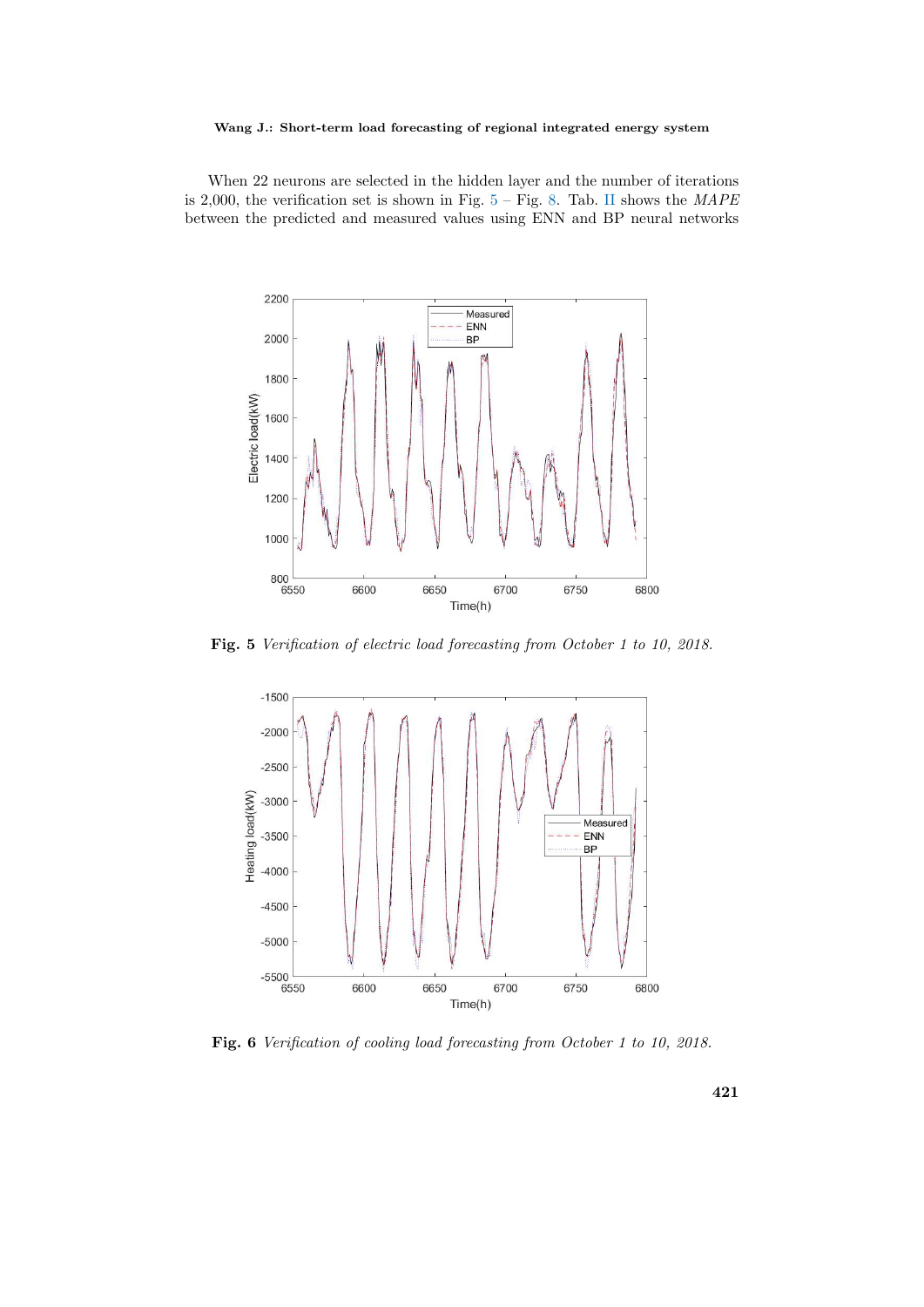### Neural Network World 6/2021, 415–426

during validation. Compared with BP neural network, ENN not only reduces the  $MAPE$  of predicted and measured value by more than  $1\%$ , but also has stronger computing power and network stability.



Fig. 7 Verification of electric load forecasting from January 1 to 10, 2019.



Fig. 8 Verification of heat load forecasting from January 1 to 10, 2019.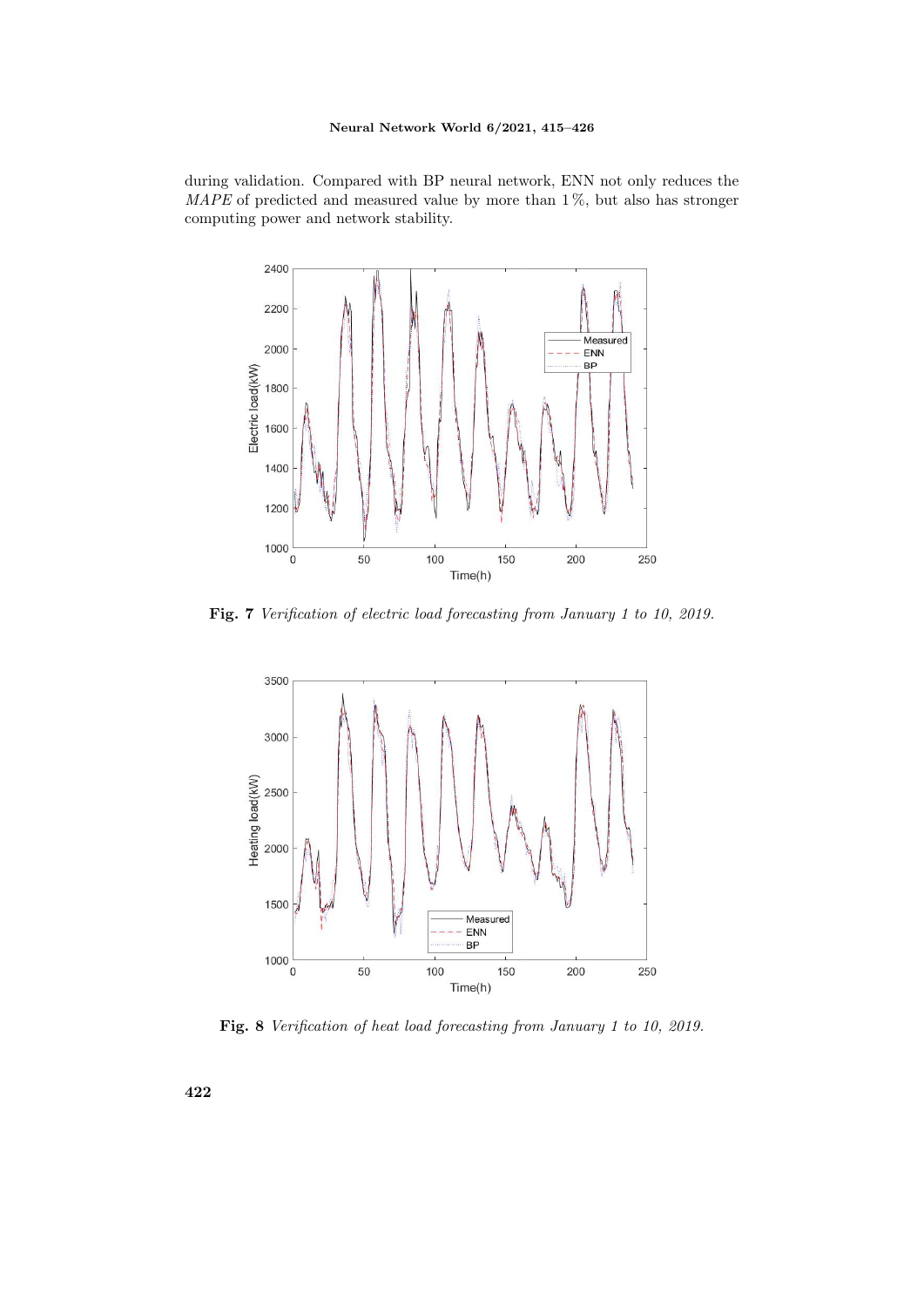Wang J.: Short-term load forecasting of regional integrated energy system

| Time interval          | October $1-10$ , $2018$ |                            | January $1-10$ , $2019$ |        |  |
|------------------------|-------------------------|----------------------------|-------------------------|--------|--|
| Load type              |                         | Electric load Cooling load | Electric load Heat load |        |  |
| ENN <i>MAPE</i> $(\%)$ | 2.3208                  | 2.0919                     | 2.4450                  | 2.1250 |  |
| $BP$ MAPE $(\%)$       | 4.1877                  | 3.4553                     | 4.2419                  | 4.0865 |  |

Tab. II Average absolute percentage error between predicted value and measured value.

## 4. Prediction results and analysis

In order to verify the prediction performance of ENN model in the process of rapid climate change, the electric and heat load from March 1 to 14, 2019 are predicted after rolling training of the model. The prediction results are shown in Fig. 9– Fig. 10, in which the actual load value and BP neural network prediction value are listed for comparison. Due to the great climate change, the MAPE of electric load prediction is 2.701 %, and that of heat load prediction is 2.355 %. The predicted MAPE is higher than the verified MAPE, but about  $2\%$  lower than that predicted by BP neural network.Due to the influence of random factors, the MAPE of electric load prediction and measurement is larger than that of heat loads, but not more than 3 %, which meets the requirements of short-term load prediction and can be used for the coordinated dispatching of regional energy Internet energy system [19].



Fig. 9 Electric load forecast from March 1 to 14, 2019.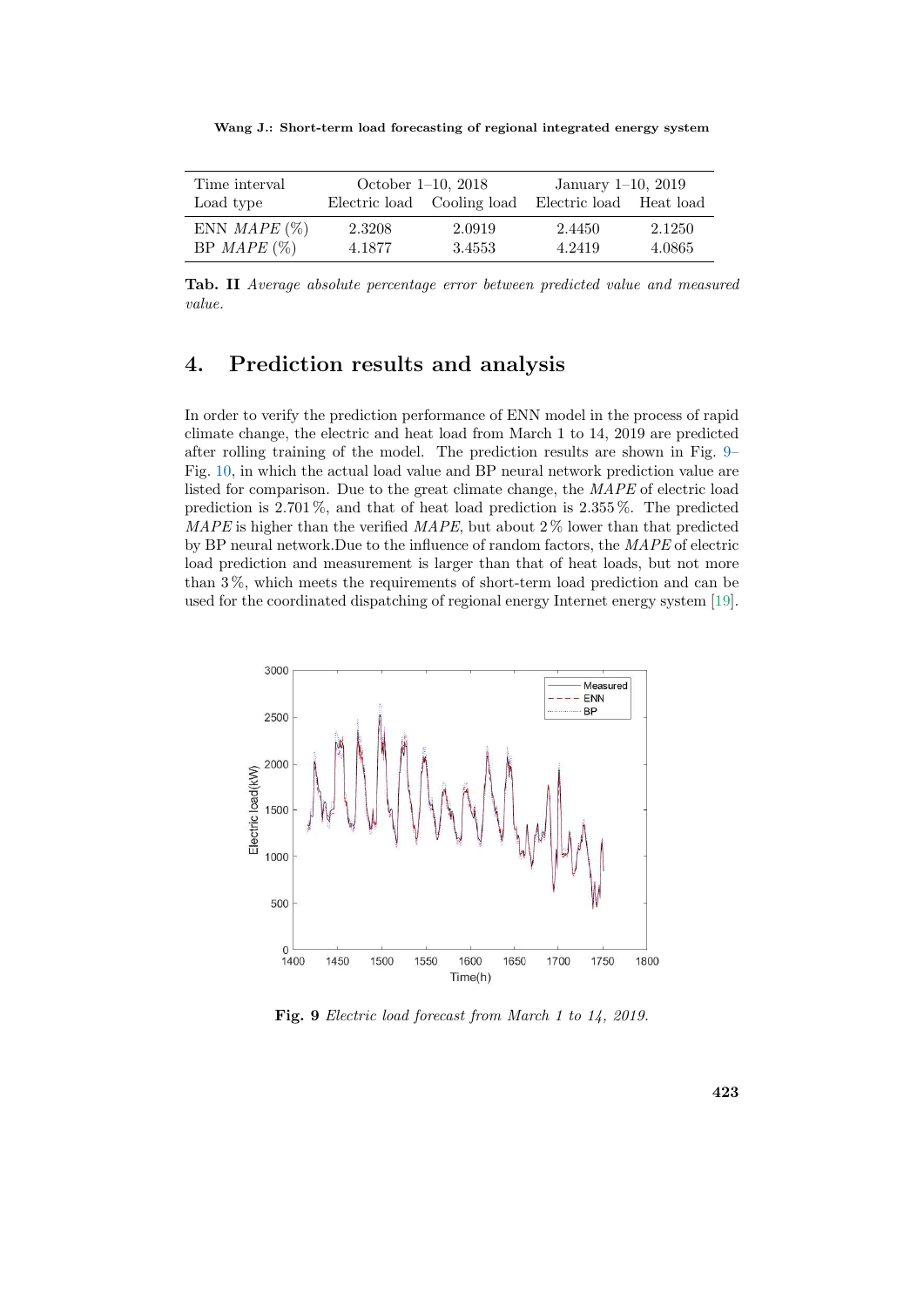#### Neural Network World 6/2021, 415–426



Fig. 10 Heating load forecast from March 1 to 14, 2019.

## 5. Conclusion

In this paper, a short-term load forecasting method of regional Internet energy system based on ENN is proposed. By setting the parameters and structure of the model, and using the data from the data platform of Jiangsu urban and rural construction vocational college to train the model, the electric and heat loads of the campus are predicted. The following conclusions can be drawn from the research:

- The short-term load of regional integrated energy system is not only related to meteorological data, data characteristics and regional activities, but also closely related to time series. This dynamic characteristic of load can not be well predicted by static neural network. Selecting ENN with dynamic regression characteristics not only improves the computing electric of the network and the stability of system operation, but also reduces the MAPE of prediction by 2 % compared with the traditional BP network.
- The prediction accuracy of ENN is closely related to the network structure parameters such as the number of neurons in the hidden layer and the receiving layer. When there are few neurons in the hidden layer, the calculation time is short, but the prediction accuracy is low; When there are many hidden layer neurons, not only the calculation time is very long, but also the prediction accuracy is low. Experiments show that the prediction accuracy is the highest when the number of hidden layer neurons is about twice the number of input variables.
- When using ENN model to predict the short-term load of RIES, due to many uncertain factors of electric load, the MAPE between the predicted value and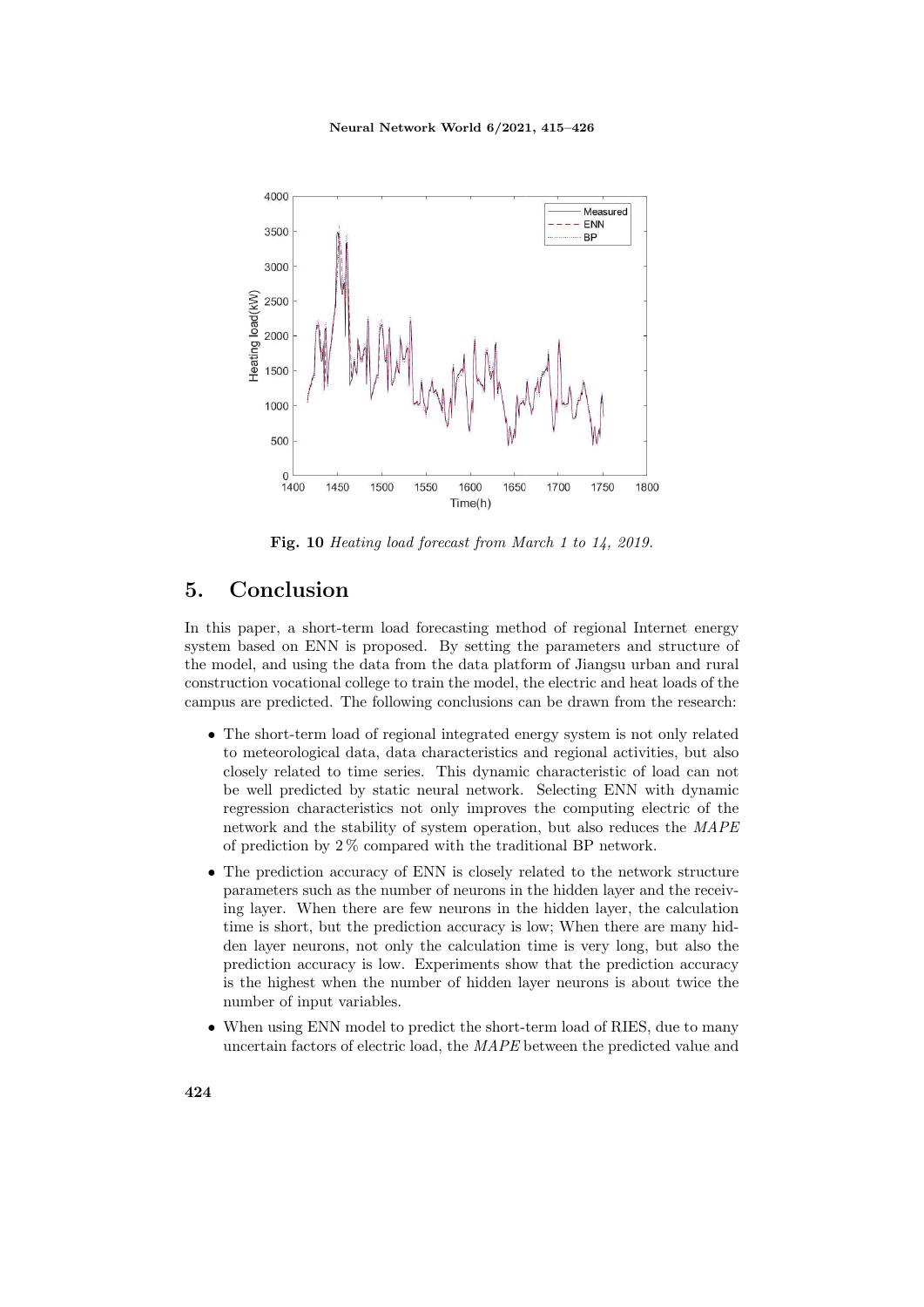the actual value is large, but not more than 3 %, which can meet the needs of coordinated dispatching of regional integrated energy system.

#### Acknowledgement

This work was supported by the Construction system science and technology project of Jiangsu province of China (No. 2018ZD224).

## References

- [1] XU B., ZHANG Y. Development path of regional integrated energy system. Earth and Environmental Science. 2019, 371(3), pp. 042034, doi: [10.1088/1755-1315/371/4/042034](http://dx.doi.org/10.1088/1755-1315/371/4/042034).
- [2] LIU L., WANG D., HOU K., JIA H., LI S. Region model and application of regional integrated energy system security analysis. Applied Energy. 2020, 260, pp. 114268, doi: [10.1016/](http://dx.doi.org/10.1016/j.apenergy.2019.114268) [j.apenergy.2019.114268](http://dx.doi.org/10.1016/j.apenergy.2019.114268).
- [3] SHIJU W., KE X., JING X., FUJIAN C., XUEFEI Z., LIANG Z. Comprehensive theoretical and evaluation system of integrated energy system. Earth and Environmental Science. 2018, 168(1), pp. 012035.
- [4] JIA J., ZENG M. Research on Constructing Integrated Energy System. Earth and Environmental Science. 2019, 300(4), pp. 042042, doi: [10.1088/1755-1315/300/4/042042](http://dx.doi.org/10.1088/1755-1315/300/4/042042).
- [5] NIU D., WANG Y., WU D.D. Power load forecasting using support vector machine and ant colony optimization. Expert Systems with Applications. 2010, 37(3), pp. 2531–2539, doi: [10.](http://dx.doi.org/10.1016/j.eswa.2009.08.019) [1016/j.eswa.2009.08.019](http://dx.doi.org/10.1016/j.eswa.2009.08.019).
- [6] KHWAJA A.S., NAEEM M., ANPALAGAN A., VENETSANOPOULOS A., VENKATESH B. Improved short-term load forecasting using bagged neural networks. Electric Power Systems Research. 2015, 125, pp. 109–115, doi: [10.1016/j.epsr.2015.03.027](http://dx.doi.org/10.1016/j.epsr.2015.03.027).
- [7] HIPPERT H., PEDREIRA C., SOUZA R. Neural networks for short-term load forecasting: a review and evaluation. IEEE Transactions on Power Systems. 2001, 16(1), pp. 44–55, doi: [10.1109/59.910780](http://dx.doi.org/10.1109/59.910780).
- [8] CHARYTONIUK W., CHEN M.S., OLINDA P.V. Neural networks for short-term load forecasting: a review and evaluation. IEEE Transactions on Power Systems. 1998, 13(3), pp. 725–730, doi: [10.1109/59.708572](http://dx.doi.org/10.1109/59.708572).
- [9] MASTOROCOSTAS P.A., THEOCHARIS J.B., KIARTZIS S.J., BAKIRTZIS A.G. A hybrid fuzzy modeling method for short-term load forecasting. Mathematics and Computers in Simulation. 2000, 51(3), pp. 7221–232, doi: [10.1016/S0378-4754\(99\)00119-6](http://dx.doi.org/10.1016/S0378-4754(99)00119-6).
- [10] SONG K.B., BAEK Y.S., HONG D.H., JANG G. Short-term load forecasting for the holidays using fuzzy linear regression method. IEEE Transactions on Power Systems. 2005, 20(1), pp. 96–101, doi: [10.1109/TPWRS.2004.835632](http://dx.doi.org/10.1109/TPWRS.2004.835632).
- [11] Zhang Z,Gong W. Short-Term Load Forecasting Model Based on Quantum Elman Neural Networks. Mathematical Problems in Engineering. 2016, doi: [10.1155/2016/7910971](http://dx.doi.org/10.1155/2016/7910971).
- [12] LI P., LI Y., XIONG Q., CHAI Y., ZHANG Y. Application of a hybrid quantized Elman neural network in short-term load forecasting. International Journal of Electrical Power and Energy Systems. 2014, 55, pp. 749–759, doi: [10.1016/j.neucom.2019.02.063](http://dx.doi.org/10.1016/j.neucom.2019.02.063).
- [13] ALKHASAWNEH M.S. Hybrid Cascade Forward Neural Network with Elman Neural Network for Disease Prediction. Arabian Journal for Science and Engineering. 2019, 44(11), pp. 9209–9220, doi: [10.1007/s13369-019-03829-3](http://dx.doi.org/10.1007/s13369-019-03829-3).
- [14] XIE K., YI H., HU G., LI L., FAN Z. Short-term power load forecasting based on Elman neural network with particle swarm optimization. Neurocomputing. 2019, doi: [10.1016/j.](http://dx.doi.org/10.1016/j.neucom.2019.02.063) [neucom.2019.02.063](http://dx.doi.org/10.1016/j.neucom.2019.02.063).
- [15] REN G., CAO Y., WEN S., HUANG T., ZENG Z. A modified Elman neural network with a new learning rate scheme. Neurocomputing. 2018, 286, pp. 11–18, doi: [10.1016/j.neucom.](http://dx.doi.org/10.1016/j.neucom.2018.01.046) [2018.01.046](http://dx.doi.org/10.1016/j.neucom.2018.01.046).